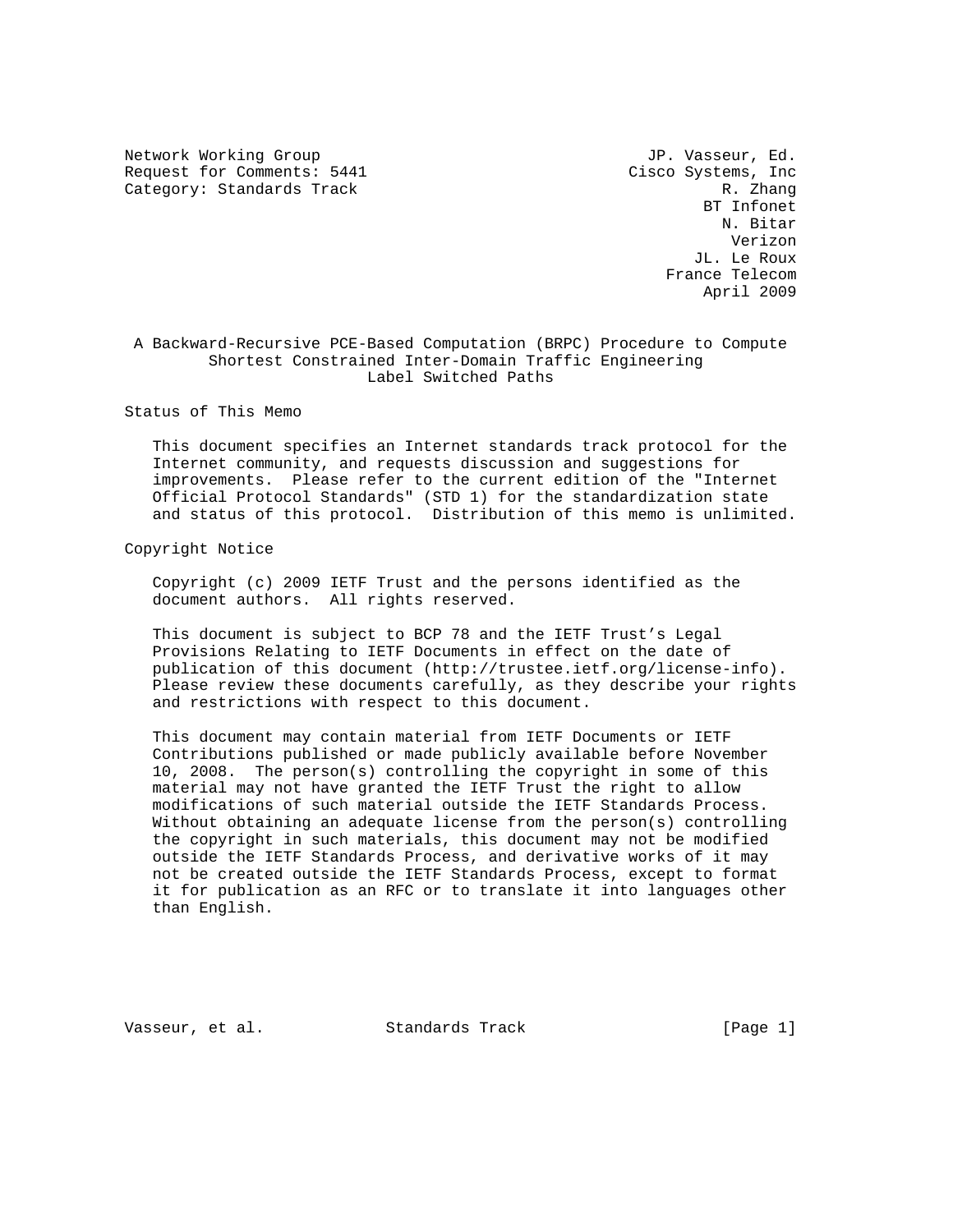## Abstract

 The ability to compute shortest constrained Traffic Engineering Label Switched Paths (TE LSPs) in Multiprotocol Label Switching (MPLS) and Generalized MPLS (GMPLS) networks across multiple domains has been identified as a key requirement. In this context, a domain is a collection of network elements within a common sphere of address management or path computational responsibility such as an IGP area or an Autonomous Systems. This document specifies a procedure relying on the use of multiple Path Computation Elements (PCEs) to compute such inter-domain shortest constrained paths across a predetermined sequence of domains, using a backward-recursive path computation technique. This technique preserves confidentiality across domains, which is sometimes required when domains are managed by different service providers.

# Table of Contents

| $\mathfrak{1}$ .                                            |  |                 |
|-------------------------------------------------------------|--|-----------------|
| 1.1. Requirements Language 4                                |  |                 |
|                                                             |  | $\overline{4}$  |
|                                                             |  | 5               |
|                                                             |  | 5               |
|                                                             |  | $6^{1}$         |
|                                                             |  | $6\overline{6}$ |
| 5. PCEP Protocol Extensions 8                               |  |                 |
|                                                             |  |                 |
|                                                             |  |                 |
| 8. Usage in Conjunction with Per-Domain Path Computation 10 |  |                 |
| 9. BRPC Procedure Completion Failure 10                     |  |                 |
|                                                             |  |                 |
| 10.1. Diverse End-to-End Path Computation 11                |  |                 |
|                                                             |  |                 |
| 11. Reoptimization of an Inter-Domain TE LSP 12             |  |                 |
| 12. Path Computation Failure 12                             |  |                 |
|                                                             |  |                 |
| 14. Manageability Considerations 13                         |  |                 |
| 14.1. Control of Function and Policy 13                     |  |                 |
| 14.2. Information and Data Models 13                        |  |                 |
| 14.3. Liveness Detection and Monitoring 13                  |  |                 |
| 14.4. Verifying Correct Operation 13                        |  |                 |
| 14.5. Requirements on Other Protocols and Functional        |  |                 |
|                                                             |  |                 |
| 14.6. Impact on Network Operation 14                        |  |                 |
|                                                             |  |                 |
| 14.7. Path Computation Chain Monitoring 14                  |  |                 |
|                                                             |  |                 |
| 15.1. New Flag of the RP Object 14                          |  |                 |
| 15.2. New Error-Type and Error-Value 14                     |  |                 |

Vasseur, et al. Standards Track [Page 2]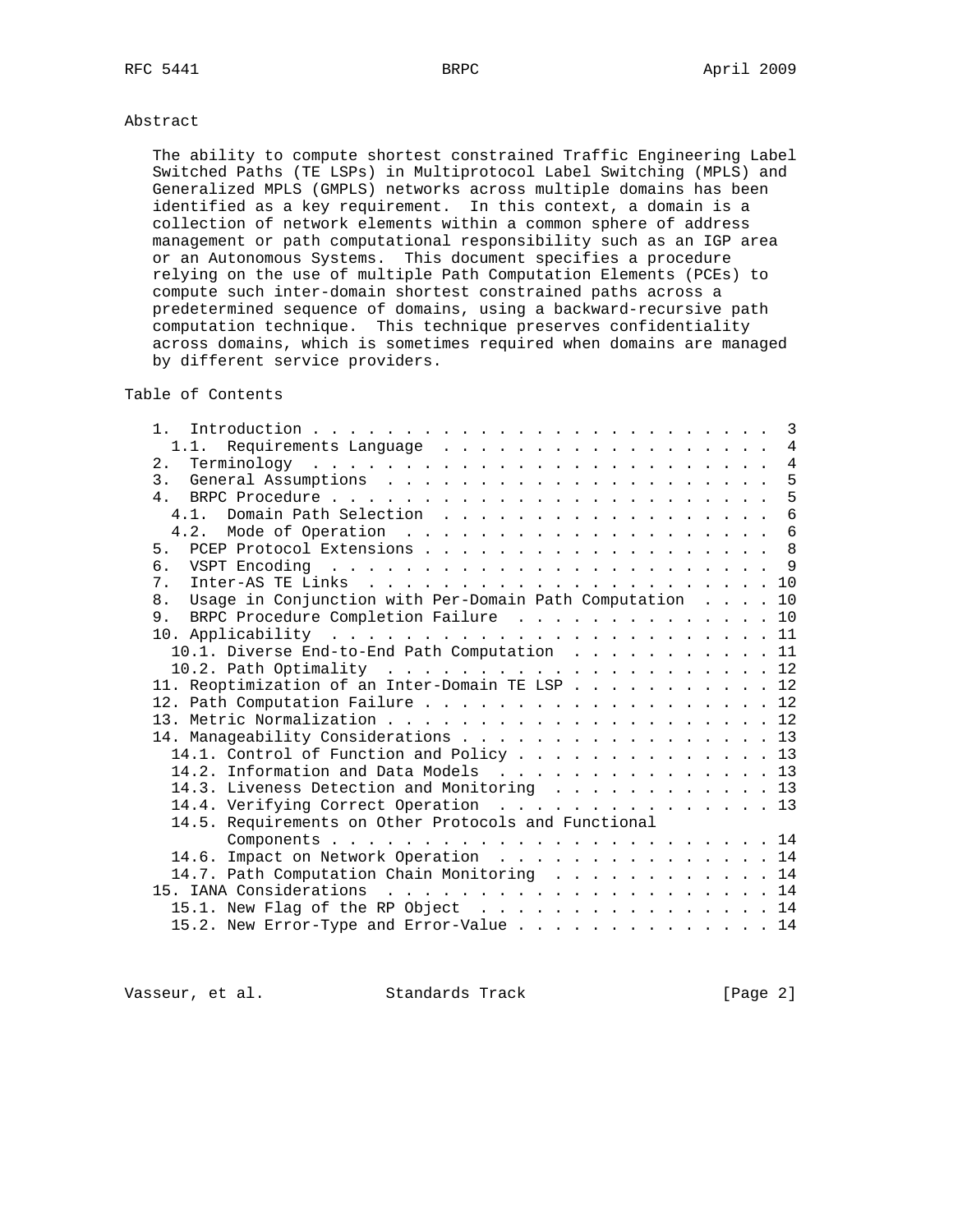| 15.3. New Flag of the NO-PATH-VECTOR TLV 15 |  |  |  |  |  |  |  |
|---------------------------------------------|--|--|--|--|--|--|--|
| 16. Security Considerations 15              |  |  |  |  |  |  |  |
|                                             |  |  |  |  |  |  |  |
|                                             |  |  |  |  |  |  |  |
| 18.1. Normative References 16               |  |  |  |  |  |  |  |
| 18.2. Informative References 16             |  |  |  |  |  |  |  |

#### 1. Introduction

 The requirements for inter-area and inter-AS MPLS Traffic Engineering (TE) have been developed by the Traffic Engineering Working Group (TE WG) and have been stated in [RFC4105] and [RFC4216], respectively.

 The framework for inter-domain Multiprotocol Label Switching (MPLS) Traffic Engineering (TE) has been provided in [RFC4726].

 [RFC5152] defines a technique for establishing an inter-domain Generalized MPLS (GMPLS) TE Label Switched Path (LSP) whereby the path is computed during the signaling process on a per-domain basis by the entry boundary node of each domain (each node responsible for triggering the computation of a section of an inter-domain TE LSP path is always along the path of such TE LSP). This path computation technique fulfills some of the requirements stated in [RFC4105] and [RFC4216] but not all of them. In particular, it cannot guarantee to find an optimal (shortest) inter-domain constrained path. Furthermore, it cannot be efficiently used to compute a set of inter domain diversely routed TE LSPs.

 The Path Computation Element (PCE) architecture is defined in [RFC4655]. The aim of this document is to describe a PCE-based path computation procedure to compute optimal inter-domain constrained (G)MPLS TE LSPs.

 Qualifying a path as optimal requires some clarification. Indeed, a globally optimal TE LSP placement usually refers to a set of TE LSPs whose placements optimize the network resources with regards to a specified objective function (e.g., a placement that reduces the maximum or average network load while satisfying the TE LSP constraints). In this document, an optimal inter-domain constrained TE LSP is defined as the shortest path satisfying the set of required constraints that would be obtained in the absence of multiple domains (in other words, in a totally flat IGP network between the source and destination of the TE LSP). Note that this requires the use of consistent metric schemes in each domain (see Section 13).

Vasseur, et al. Standards Track [Page 3]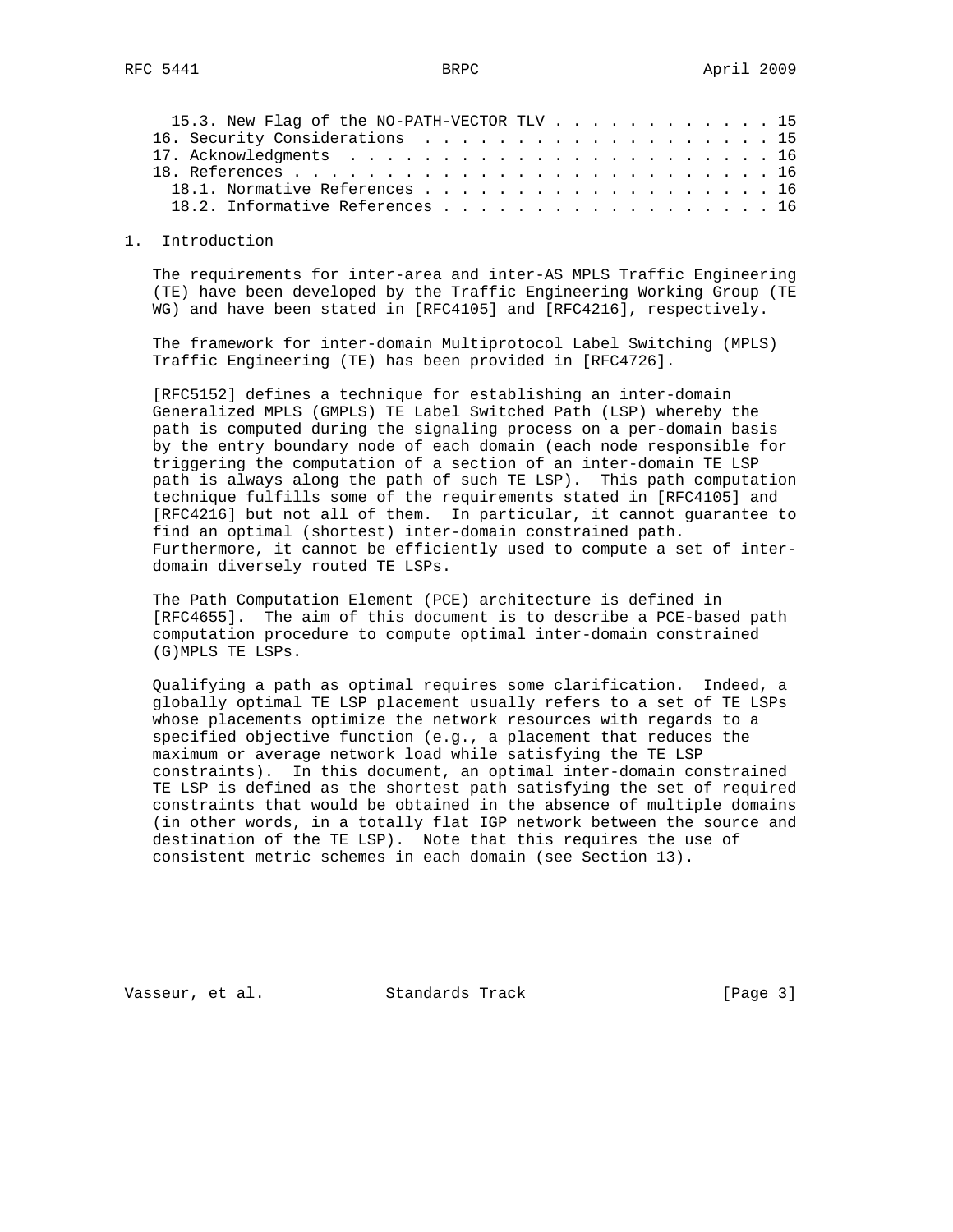## 1.1. Requirements Language

 The key words "MUST", "MUST NOT", "REQUIRED", "SHALL", "SHALL NOT", "SHOULD", "SHOULD NOT", "RECOMMENDED", "MAY", and "OPTIONAL" in this document are to be interpreted as described in RFC 2119 [RFC2119].

#### 2. Terminology

 ABR: Area Border Routers. Routers used to connect two IGP areas (areas in OSPF or levels in IS-IS).

 ASBR: Autonomous System Border Router. Router used to connect together ASes of the same or different service providers via one or more inter-AS links.

 Boundary Node (BN): a boundary node is either an ABR in the context of inter-area Traffic Engineering or an ASBR in the context of inter-AS Traffic Engineering.

Entry BN of  $domain(n)$ : a BN connecting  $domain(n-1)$  to  $domain(n)$  along a determined sequence of domains.

Exit BN of domain(n): a BN connecting domain(n) to domain(n+1) along a determined sequence of domains.

Inter-area TE LSP: A TE LSP that crosses an IGP area boundary.

Inter-AS TE LSP: A TE LSP that crosses an AS boundary.

LSP: Label Switched Path.

LSR: Label Switching Router.

 PCC: Path Computation Client. Any client application requesting a path computation to be performed by a Path Computation Element.

 PCE: Path Computation Element. An entity (component, application, or network node) that is capable of computing a network path or route based on a network graph and applying computational constraints.

PCE(i) is a PCE with the scope of domain(i).

TED: Traffic Engineering Database.

VSPT: Virtual Shortest Path Tree.

 The notion of contiguous, stitched, and nested TE LSPs is defined in [RFC4726] and will not be repeated here.

Vasseur, et al. Standards Track [Page 4]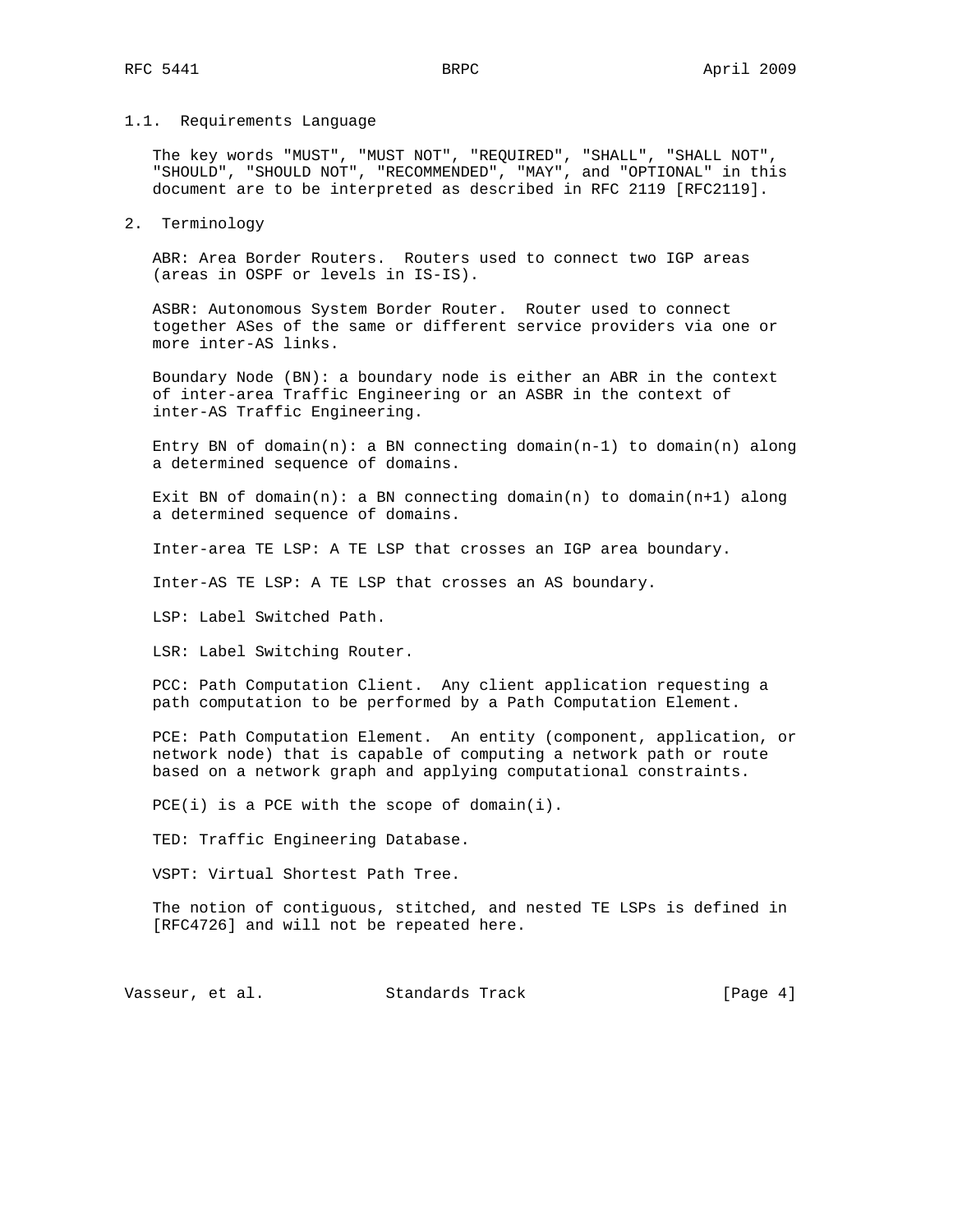## 3. General Assumptions

 In the rest of this document, we make the following set of assumptions common to inter-area and inter-AS MPLS TE:

- o Each IGP area or Autonomous System (AS) is assumed to be Traffic Engineering enabled.
- o No topology or resource information is distributed between domains (as mandated per [RFC4105] and [RFC4216]), which is critical to preserve IGP/BGP scalability and confidentiality.
- o While certain constraints like bandwidth can be used across different domains, other TE constraints (such as resource affinity, color, metric, etc. [RFC2702]) could be translated at domain boundaries. If required, it is assumed that, at the domain boundary nodes, there will exist some sort of local mapping based on policy agreement, in order to translate such constraints across domain boundaries during the inter-PCE communication process.
- o Each AS can be made of several IGP areas. The path computation procedure described in this document applies to the case of a single AS made of multiple IGP areas, multiple ASes made of a single IGP area, or any combination of the above. For the sake of simplicity, each AS will be considered to be made of a single area in this document. The case of an inter-AS TE LSP spanning multiple ASes, where some of those ASes are themselves made of multiple IGP areas, can be easily derived from this case by applying the BRPC procedure described in this document, recursively.
- o The domain path (the set of domains traversed to reach the destination domain) is either administratively predetermined or discovered by some means that is outside of the scope of this document.
- 4. BRPC Procedure

 The BRPC procedure is a multiple-PCE path computation technique as described in [RFC4655]. A possible model consists of hosting the PCE function on boundary nodes (e.g., ABR or ASBR), but this is not mandated by the BRPC procedure.

 The BRPC procedure relies on communication between cooperating PCEs. In particular, the PCC sends a PCReq to a PCE in its domain. The request is forwarded between PCEs, domain-by-domain, until the PCE responsible for the domain containing the LSP destination is reached. The PCE in the destination domain creates a tree of potential paths

Vasseur, et al. Standards Track [Page 5]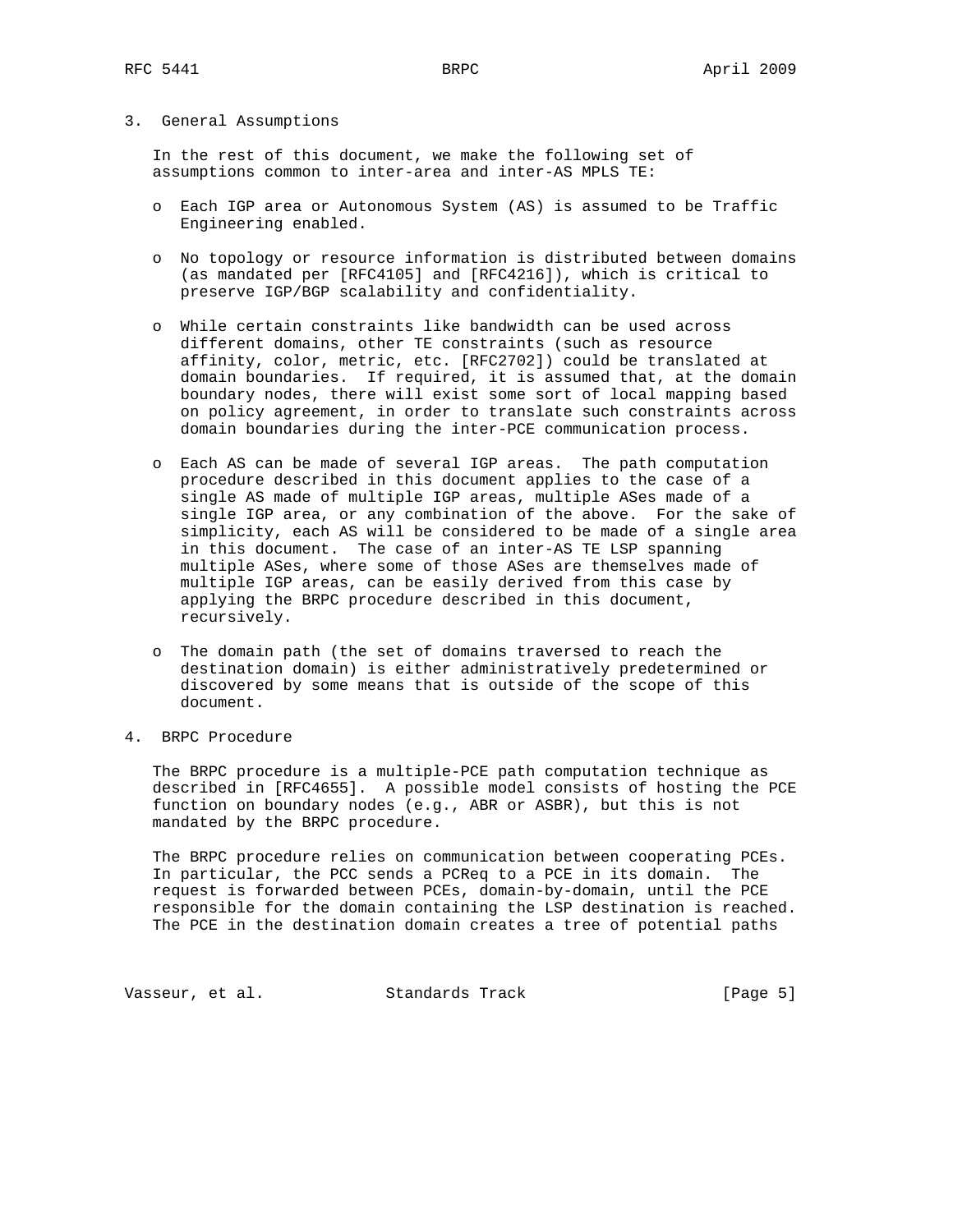to the destination (the Virtual Shortest Path Tree - VSPT) and passes this back to the previous PCE in a PCRep. Each PCE in turn adds to the VSPT and passes it back until the PCE in the source domain uses the VSPT to select an end-to-end path that the PCE sends to the PCC.

 The BRPC procedure does not make any assumption with regards to the nature of the inter-domain TE LSP that could be contiguous, nested, or stitched.

 Furthermore, no assumption is made on the actual path computation algorithm in use by a PCE (e.g., it can be any variant of Constrained Shortest Path First (CSPF) or an algorithm based on linear programming to solve multi-constraint optimization problems).

4.1. Domain Path Selection

 The PCE-based BRPC procedure applies to the computation of an optimal constrained inter-domain TE LSP. The sequence of domains to be traversed is either administratively predetermined or discovered by some means that is outside of the scope of this document. The PCC MAY indicate the sequence of domains to be traversed using the Include Route Object (IRO) defined in [RFC5440] so that it is available to all PCEs. Note also that a sequence of PCEs MAY be enforced by policy on the PCC, and this constraint can be carried in the PCEP path computation request (as defined in [PCE-MONITOR]).

 The BRPC procedure guarantees to compute the optimal path across a specific sequence of traversed domains (which constitutes an additional constraint). In the case of an arbitrary set of meshed domains, the BRPC procedure can be used to compute the optimal path across each domain set in order to get the optimal constrained path between the source and the destination of the TE LSP. The BRPC procedure can also be used across a subset of all domain sequences, and the best path among these sequences can then be selected.

## 4.2. Mode of Operation

Definition of VSPT(i)

In each domain i:

- o There is a set of  $X-en(i)$  entry BNs noted BN-en( $k,i$ ) where  $BN-en(k,i)$  is the kth entry BN of domain(i).
- o There is a set of  $X-ex(i)$  exit BNs noted BN-ex( $k,i$ ) where  $BN-ex(k,i)$  is the kth exit BN of domain(i).

Vasseur, et al. Standards Track [Page 6]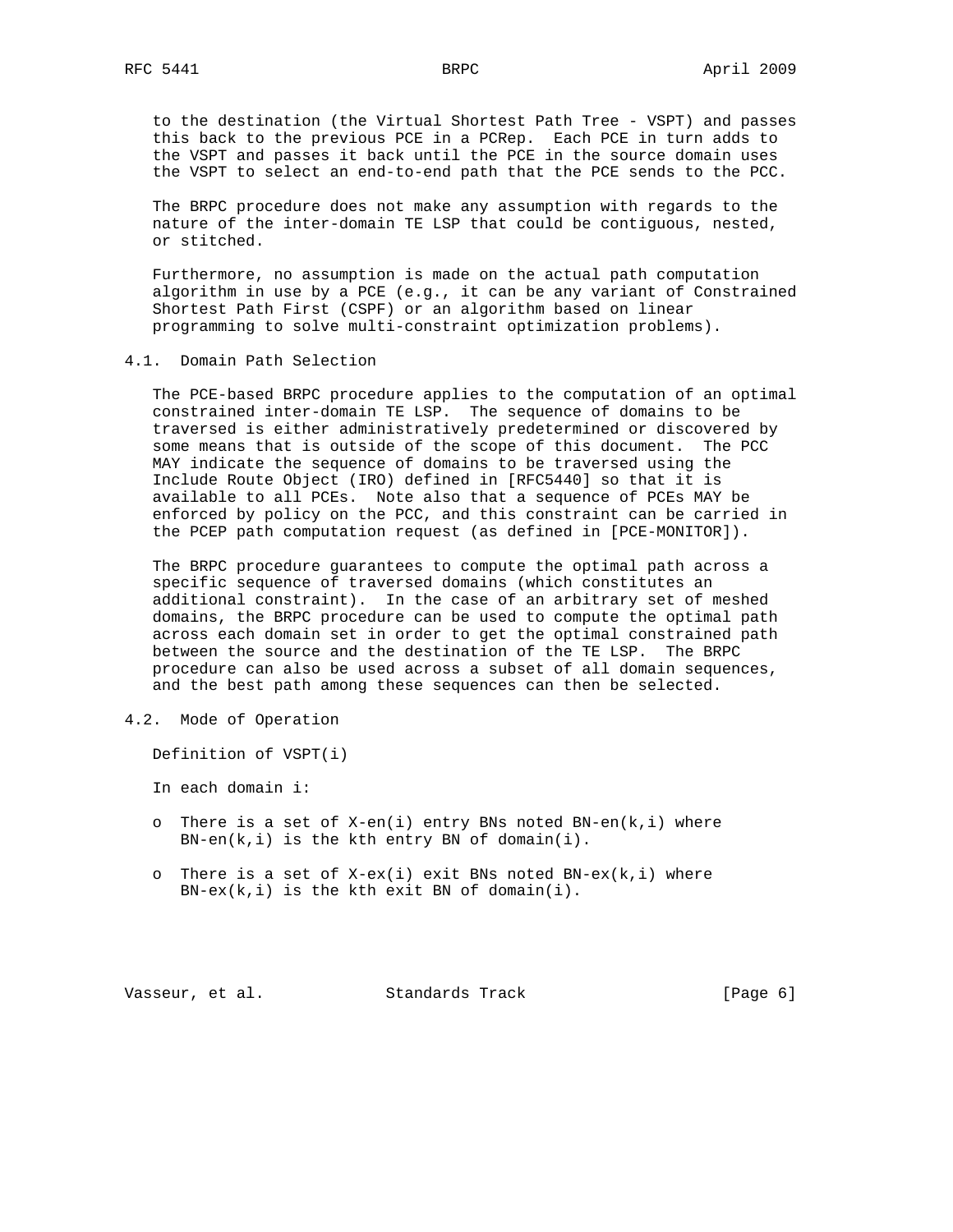VSPT(i): MP2P (multipoint-to-point) tree returned by PCE(i) to  $PCE(i-1):$ 

 Root (TE LSP destination)  $\sqrt{2}$   $\sqrt{2}$   $\sqrt{2}$   $\sqrt{2}$   $\sqrt{2}$   $\sqrt{2}$   $\sqrt{2}$   $\sqrt{2}$   $\sqrt{2}$   $\sqrt{2}$   $\sqrt{2}$   $\sqrt{2}$   $\sqrt{2}$   $\sqrt{2}$   $\sqrt{2}$   $\sqrt{2}$   $\sqrt{2}$   $\sqrt{2}$   $\sqrt{2}$   $\sqrt{2}$   $\sqrt{2}$   $\sqrt{2}$   $\sqrt{2}$   $\sqrt{2}$   $\sqrt{2}$   $\sqrt{2}$   $\sqrt{2}$   $\sqrt{2$  $BN-en(1,i)$   $BN-en(2,i)$  ...  $BN-en(j,i)$ . where  $[X-en(i)]$  is the number of entry BNs in domain i and  $j<= [X-en(i)]$ 

Figure 1: MP2P Tree

 Each link of tree VSPT(i) represents the shortest constrained path between  $BN-en(j,i)$  and the TE LSP destination that satisfies the set of required constraints for the TE LSP (bandwidth, affinities, etc.). These are path segments to reach the TE LSP destination from  $BN-en(j,i)$ .

Note that  $PCE(i)$  only considers the entry BNs of domain(i), i.e., only the BNs that provide connectivity from  $domain(i-1)$ . In other words, the set  $BN-en(k,i)$  is only made of those BNs that provide connectivity from domain (i-1) to domain(i). Furthermore, some BNs may be excluded according to policy constraints (either due to local policy or policies signaled in the path computation request).

Step 1:

 First, the PCC needs to determine the PCE capable of serving its path computation request (this can be done with local configuration or via IGP discovery (see [RFC5088] and [RFC5089])). The path computation request is then relayed until reaching a PCE(n) such that the TE LSP destination resides in the domain(n). At each step of the process, the next PCE can either be statically configured or dynamically discovered via IGP/BGP extensions. If no next PCE can be found or the next-hop PCE of choice is unavailable, the procedure stops and a path computation error is returned (see Section 9). If  $PCE(i-1)$  discovers multiple PCEs for the adjacent domain(i), PCE(i) may select a subset of these PCEs based on some local policies or heuristics. The PCE selection process is outside of the scope of this document.

Step 2:

 PCE(n) computes VSPT(n), the tree made of the list of shortest constrained paths between every  $BN-en(j,n)$  and the TE LSP destination using a suitable path computation algorithm (e.g., CSPF) and returns the computed VSPT $(n)$  to PCE $(n-1)$ .

Vasseur, et al. Standards Track [Page 7]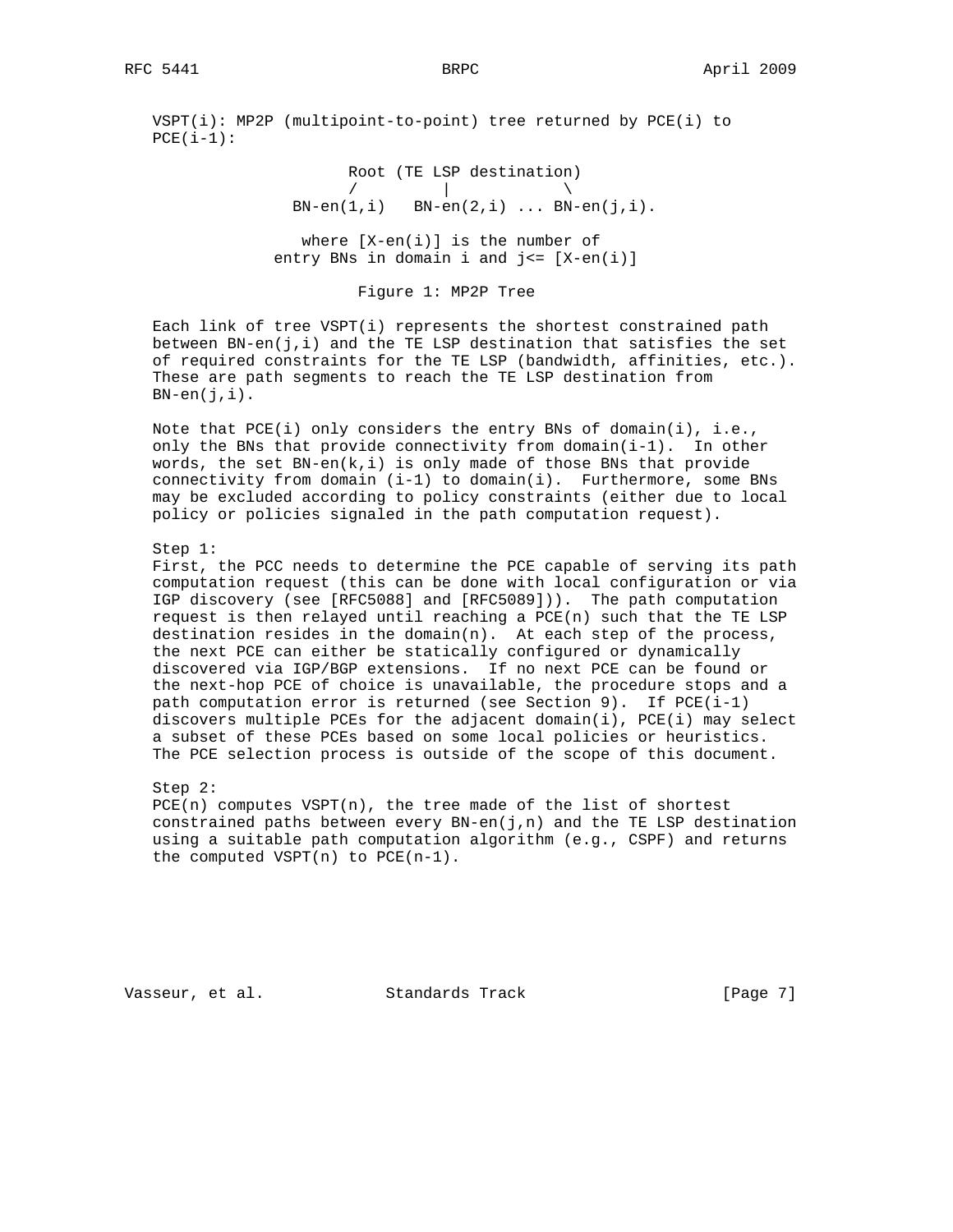Step i: For  $i=n-1$  to 2: PCE(i) computes VSPT(i), the tree made of the shortest constrained paths between each  $BN-en(j,i)$  and the TE LSP destination. It does this by considering its own TED and the information in VSPT(i+1).

 In the case of inter-AS TE LSP computation, this also requires adding the inter-AS TE links that connect the domain(i) to the domain(i+1).

 Step n: Finally, PCE(1) computes the end-to-end shortest constrained path from the source to the destination and returns the corresponding path to the requesting PCC in the form of a PCRep message as defined in [RFC5440].

 Each branch of the VSPT tree (path) may be returned in the form of an explicit path (in which case, all the hops along the path segment are listed) or a loose path (in which case, only the BN is specified) so as to preserve confidentiality along with the respective cost. In the latter case, various techniques can be used in order to retrieve the computed explicit paths on a per-domain basis during the signaling process, thanks to the use of path keys as described in [PATH-KEY].

 A PCE that can compute the requested path for more than one consecutive domain on the path SHOULD perform this computation for all such domains before passing the PCRep to the previous PCE in the sequence.

 BRPC guarantees to find the optimal (shortest) constrained inter domain TE LSP according to a set of defined domains to be traversed. Note that other variants of the BRPC procedure relying on the same principles are also possible.

 Note also that in case of Equal Cost Multi-Path (ECMP) paths, more than one path could be returned to the requesting PCC.

5. PCEP Protocol Extensions

 The BRPC procedure requires the specification of a new flag of the RP object carried within the PCReq message (defined in [RFC5440]) to specify that the shortest paths satisfying the constraints from the destination to the set of entry boundary nodes are requested (such a set of paths forms the downstream VSPT as specified in Section 4.2).

Vasseur, et al. Standards Track [Page 8]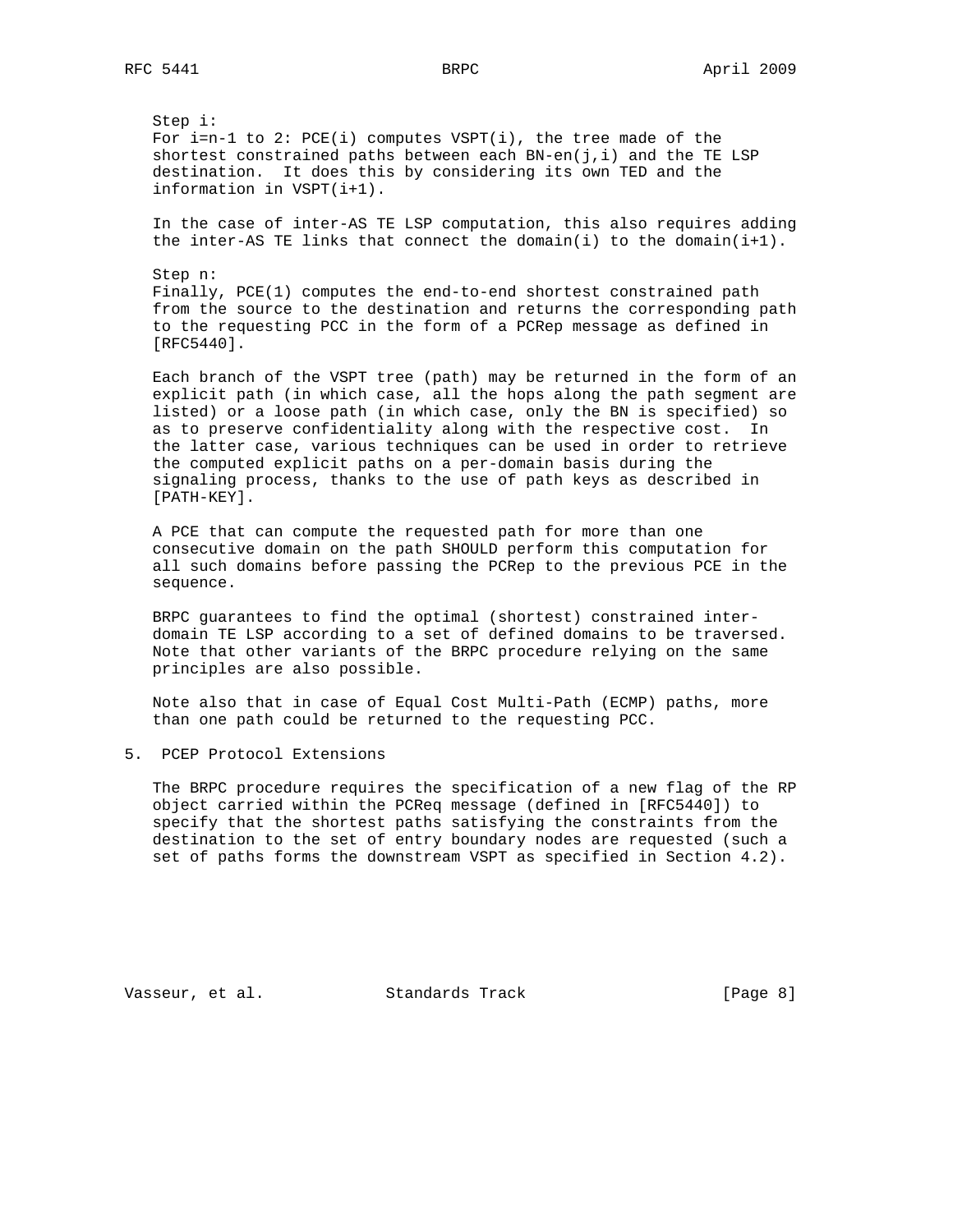The following new flag of the RP object is defined:

VSPT Flag

 Bit Number Name Flag 25 VSPT

 When set, the VSPT Flag indicates that the PCC requests the computation of an inter-domain TE LSP using the BRPC procedure defined in this document.

 Because path segments computed by a downstream PCE in the context of the BRPC procedure MUST be provided along with their respective path costs, the C flag of the METRIC object carried within the PCReq message MUST be set. It is the choice of the requester to appropriately set the O bit of the RP object.

6. VSPT Encoding

 The VSPT is returned within a PCRep message. The encoding consists of a non-ordered list of Explicit Route Objects (EROs) where each ERO represents a path segment from a BN to the destination specified in the END-POINT object of the corresponding PCReq message.

 Example: <---- area 1 ----><---- area 0 -----><------ area 2 ------> ABR1-A-B-+ | |  $ABR2----D$  | |  $ABR3--C--+$ 

Figure 2: An Example of VSPT Encoding Using a Set of EROs

 In the simple example shown in Figure 2, if we make the assumption that a constrained path exists between each ABR and the destination D, the VSPT computed by a PCE serving area 2 consists of the following non-ordered set of EROs:

- o ERO1: ABR1(TE Router ID)-A(Interface IP address)-B(Interface IP address)-D(TE Router ID)
- o ERO2: ABR2(TE Router ID)-D(TE Router ID)
- o ERO3: ABR3(TE Router ID)-C(interface IP address)-D(TE Router ID)

 The PCReq message, PCRep message, PCEP END-POINT object, and ERO object are defined in [RFC5440].

Vasseur, et al. Standards Track [Page 9]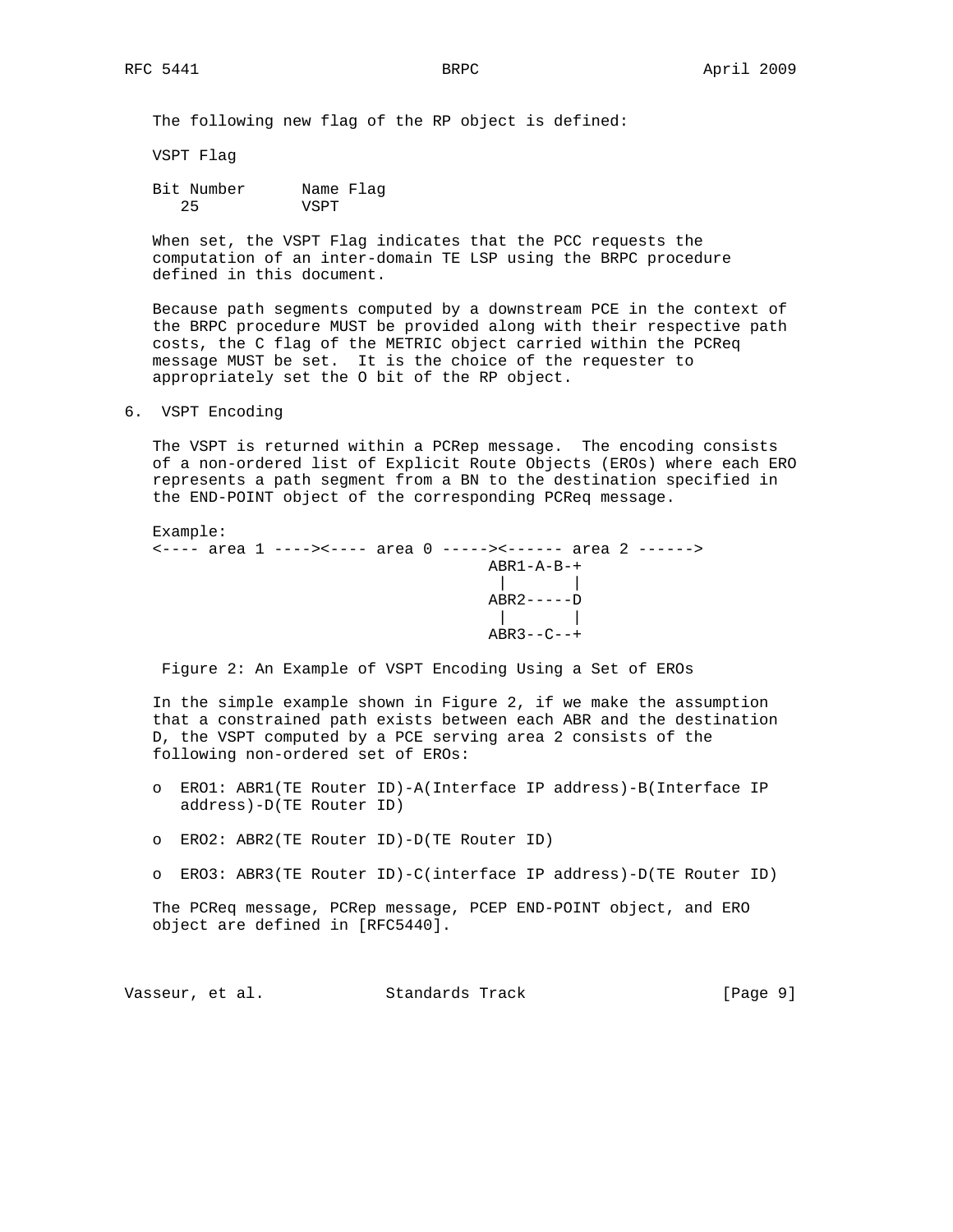7. Inter-AS TE Links

 In the case of inter-AS TE LSP path computation, the BRPC procedure requires the knowledge of the traffic engineering attributes of the inter-AS TE links. The process by which the PCE acquires this information is out of the scope of the BRPC procedure, which is compliant with the PCE architecture defined in [RFC4655].

 That said, a straightforward solution consists of allowing the ASBRs to flood the TE information related to the inter-ASBR links although no IGP TE is enabled over those links (there is no IGP adjacency over the inter-ASBR links). This allows the PCE of a domain to get entire TE visibility up to the set of entry ASBRs in the downstream domain (see the IGP extensions defined in [RFC5316] and [RFC5392]).

8. Usage in Conjunction with Per-Domain Path Computation

 The BRPC procedure may be used to compute path segments in conjunction with other path computation techniques (such as the per domain path computation technique defined in [RFC5152]) to compute the end-to-end path. In this case, end-to-end path optimality can no longer be guaranteed.

9. BRPC Procedure Completion Failure

 If the BRPC procedure cannot be completed because a PCE along the domain does not recognize the procedure (VSPT flag of the RP object), as stated in [RFC5440], the PCE sends a PCErr message to the upstream PCE with an Error-Type=4 (Not supported object), Error-value=4 (Unsupported parameter). The PCE may include the parent object (RP object) up to and including (but no further than) the unknown or unsupported parameter. In this case where the unknown or unsupported parameter is a bit flag (VSPT flag), the included RP object should contain the whole bit flag field with all bits after the parameter at issue set to zero. The corresponding path computation request is then cancelled by the PCE without further notification.

 If the BRPC procedure cannot be completed because a PCE along the domain path recognizes but does not support the procedure, it MUST return a PCErr message to the upstream PCE with an Error-Type "BRPC procedure completion failure".

The PCErr message MUST be relayed to the requesting PCC.

 PCEP-ERROR objects are used to report a PCEP protocol error and are characterized by an Error-Type that specifies the type of error and an Error-value that provides additional information about the error type. Both the Error-Type and the Error-value are managed by IANA.

Vasseur, et al. Standards Track [Page 10]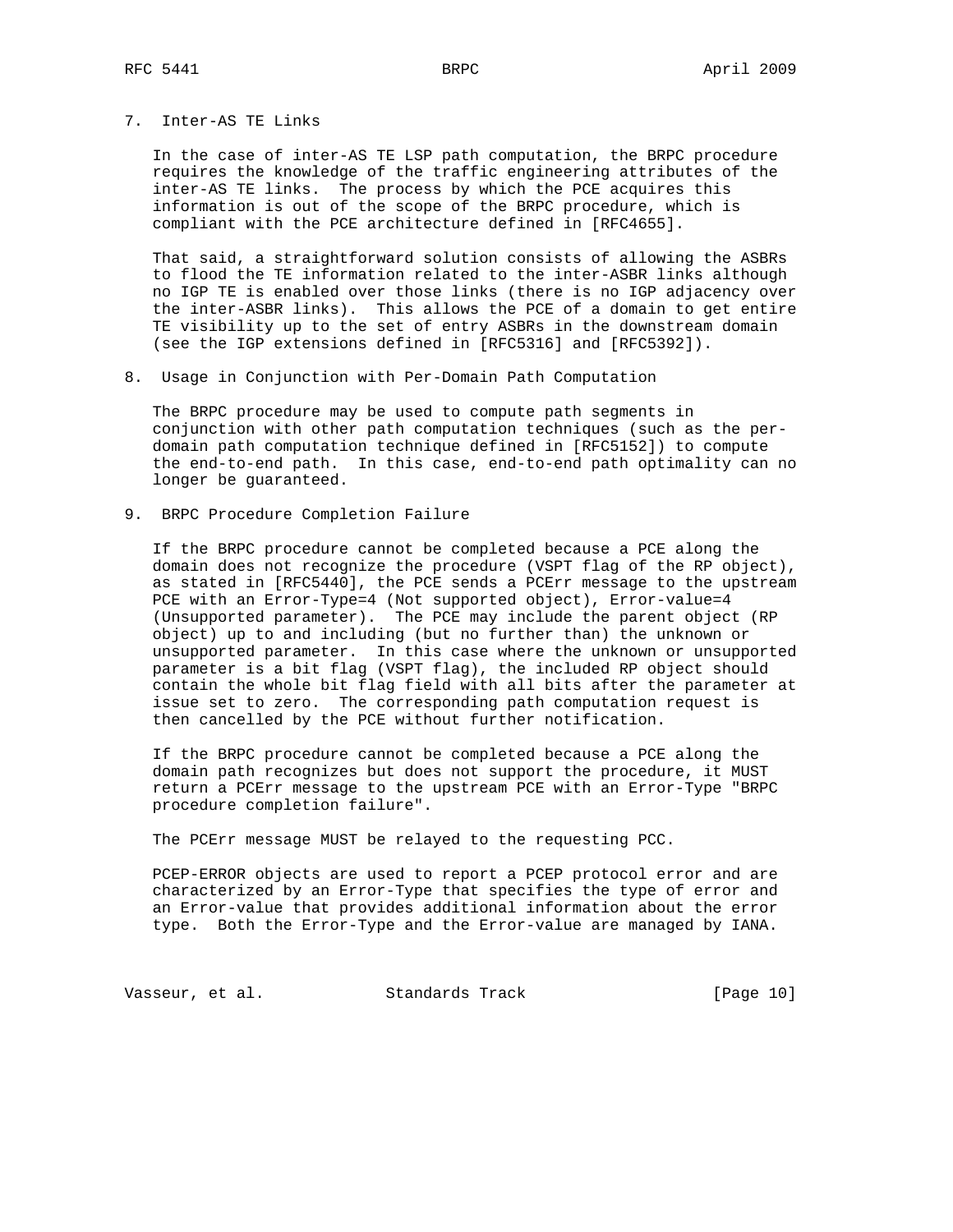A new Error-Type is defined that relates to the BRPC procedure.

 Error-Type Meaning 13 BRPC procedure completion failure Error-value 1: BRPC procedure not supported by one or more PCEs along the domain path

## 10. Applicability

 As discussed in Section 3, the requirements for inter-area and inter-AS MPLS Traffic Engineering have been developed by the Traffic Engineering Working Group (TE WG) and have been stated in [RFC4105] and [RFC4216], respectively. Among the set of requirements, both documents indicate the need for some solution that provides the ability to compute an optimal (shortest) constrained inter-domain TE LSP and to compute a set of diverse inter-domain TE LSPs.

#### 10.1. Diverse End-to-End Path Computation

 PCEP (see [RFC5440]) allows a PCC to request the computation of a set of diverse TE LSPs by setting the SVEC object's flags L, N, or S to request link, node, or SRLG (Shared Risk Link Group) diversity, respectively. Such requests MUST be taken into account by each PCE along the path computation chain during the VSPT computation. In the context of the BRPC procedure, a set of diversely routed TE LSPs between two LSRs can be computed since the path segments of the VSPT are simultaneously computed by a given PCE. The BRPC procedure allows for the computation of diverse paths under various objective functions (such as minimizing the sum of the costs of the N diverse paths, etc.).

 By contrast, with a 2-step approach consisting of computing the first path followed by computing the second path after having removed the set of network elements traversed by the first path (if that does not violate confidentiality preservation), one cannot guarantee that a solution will be found even if such solution exists. Furthermore, even if a solution is found, it may not be the most optimal one with respect to an objective function such as minimizing the sum of the paths' costs, bounding the path delays of both paths, and so on. Finally, it must be noted that such a 2-step path computation approach is usually less efficient in terms of signaling delays since it requires that two serialized TE LSPs be set up.

Vasseur, et al. Standards Track [Page 11]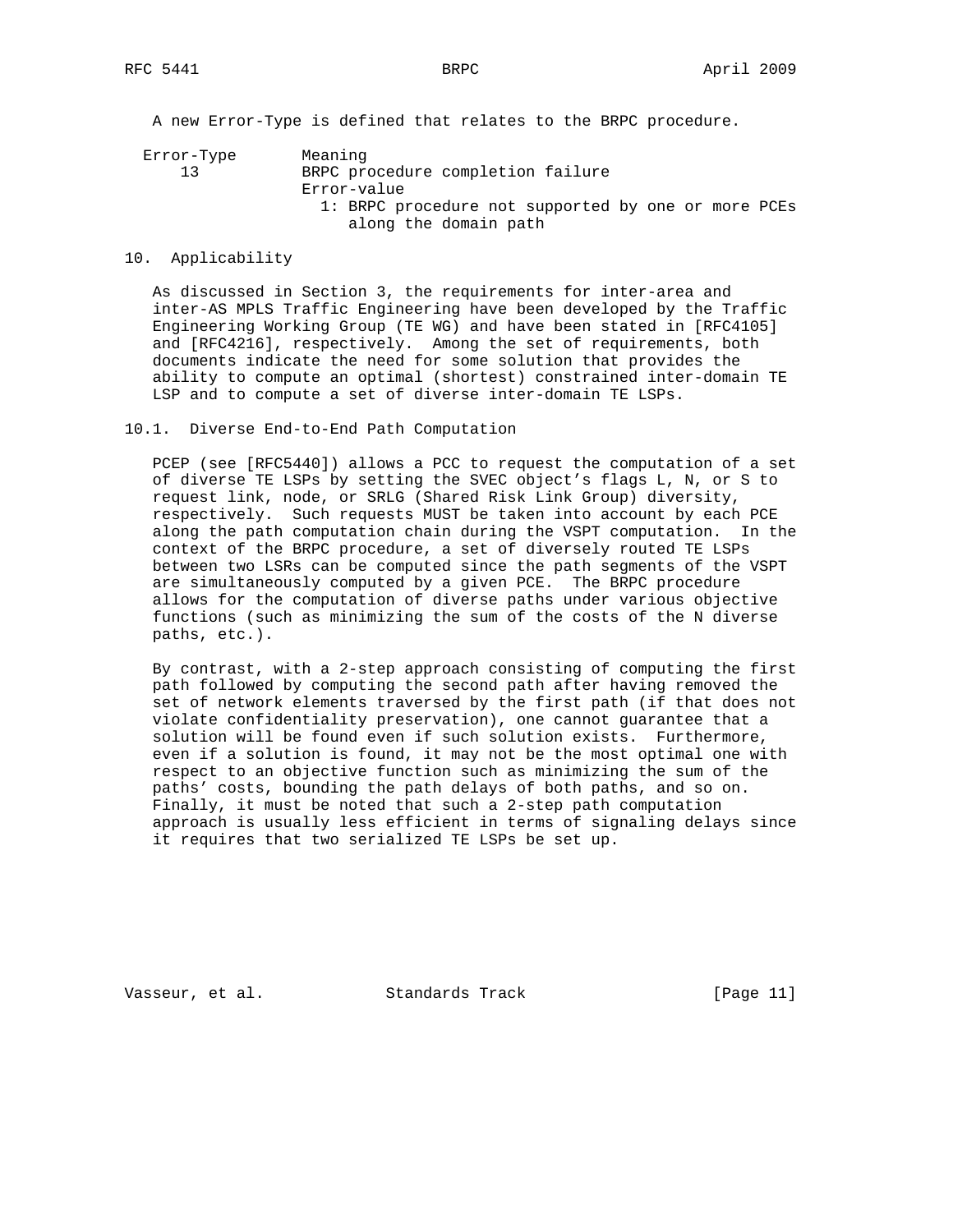## 10.2. Path Optimality

 BRPC guarantees that the optimal (shortest) constrained inter-domain path will always be found, subject to policy constraints. Both in the case where local path computation techniques are used (such as to build stitched or nested TE LSPs), and in the case where a domain has more than one BN-en or more than one BN-ex, it is only possible to guarantee optimality after some network change within the domain by completely re-executing the BRPC procedure.

11. Reoptimization of an Inter-Domain TE LSP

 The ability to reoptimize an existing inter-domain TE LSP path has been explicitly listed as a requirement in [RFC4105] and [RFC4216]. In the case of a TE LSP reoptimization request, the reoptimization procedure defined in [RFC5440] applies when the path in use (if available on the head-end) is provided as part of the path computation request so that the PCEs involved in the reoptimization request can avoid double bandwidth accounting.

#### 12. Path Computation Failure

 If a PCE requires to relay a path computation request according to the BRPC procedure defined in this document to a downstream PCE and no such PCE is available, the PCE MUST send a negative path computation reply to the requester using a PCReq message as specified in [RFC5440] that contains a NO-PATH object. In such case, the NO-PATH object MUST carry a NO-PATH-VECTOR TLV (defined in [RFC5440]) with the newly defined bit named "BRPC path computation chain unavailable" set.

| Bit number | Name Flag |                                         |  |
|------------|-----------|-----------------------------------------|--|
|            |           | BRPC path computation chain unavailable |  |

## 13. Metric Normalization

 In the case of inter-area TE, the same IGP/TE metric scheme is usually adopted for all the IGP areas (e.g., based on the link-speed, propagation delay, or some other combination of link attributes). Hence, the proposed set of mechanisms always computes the shortest path across multiple areas that obey the required set of constraints with respect to a specified objective function. Conversely, in the case of inter-AS TE, in order for this path computation to be meaningful, metric normalization between ASes may be required. One solution to avoid IGP metric modification would be for the service providers to agree on a TE metric normalization scheme and use the TE

Vasseur, et al. Standards Track [Page 12]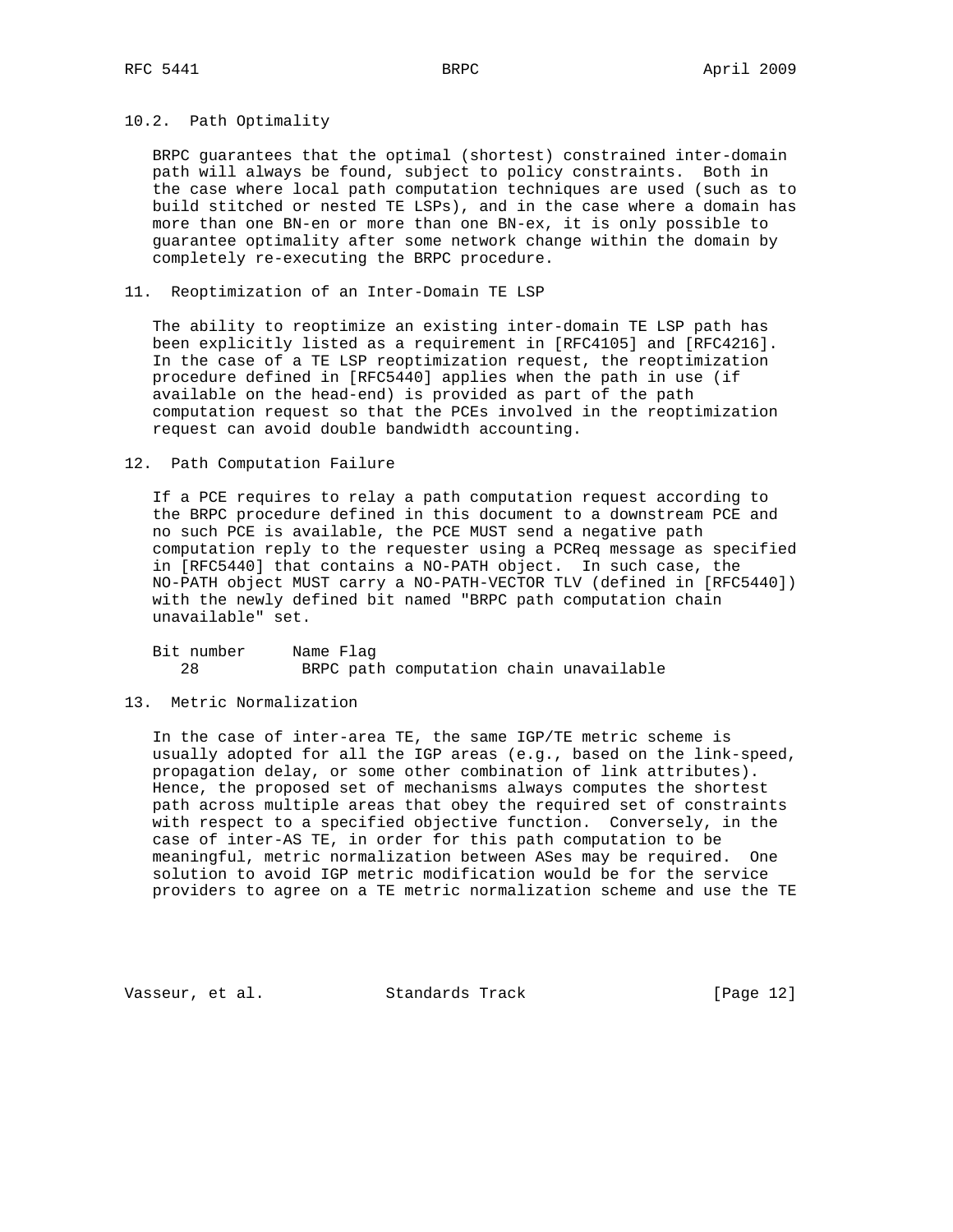metric for TE LSP path computation (in that case, the use of the TE metric must be requested in the PCEP path computation request) using the METRIC object (defined in [RFC5440]).

14. Manageability Considerations

This section follows the guidance of [PCE-MANAGE].

14.1. Control of Function and Policy

 The only configurable item is the support of the BRPC procedure on a PCE. The support of the BRPC procedure by the PCE MAY be controlled by a policy module governing the conditions under which a PCE should participate in the BRPC procedure (origin of the requests, number of requests per second, etc.). If the BRPC is not supported/allowed on a PCE, it MUST send a PCErr message as specified in Section 9.

14.2. Information and Data Models

A BRPC MIB module will be specified in a separate document.

14.3. Liveness Detection and Monitoring

 The BRPC procedure is a multiple-PCE path computation technique and, as such, a set of PCEs are involved in the path computation chain. If the path computation chain is not operational either because at least one PCE does not support the BRPC procedure or because one of the PCEs that must be involved in the path computation chain is not available, procedures are defined to report such failures in Sections 9 and 12, respectively. Furthermore, a built-in diagnostic tool to check the availability and performances of a PCE chain is defined in [PCE-MONITOR].

14.4. Verifying Correct Operation

 Verifying the correct operation of BRPC can be performed by monitoring a set of parameters. A BRPC implementation SHOULD provide the following parameters:

- o Number of successful BRPC procedure completions on a per-PCE-peer basis
- o Number of BRPC procedure completion failures because the VSPT flag was not recognized (on a per-PCE-peer basis)
- o Number of BRPC procedure completion failures because the BRPC procedure was not supported (on a per-PCE-peer basis)

Vasseur, et al. Standards Track [Page 13]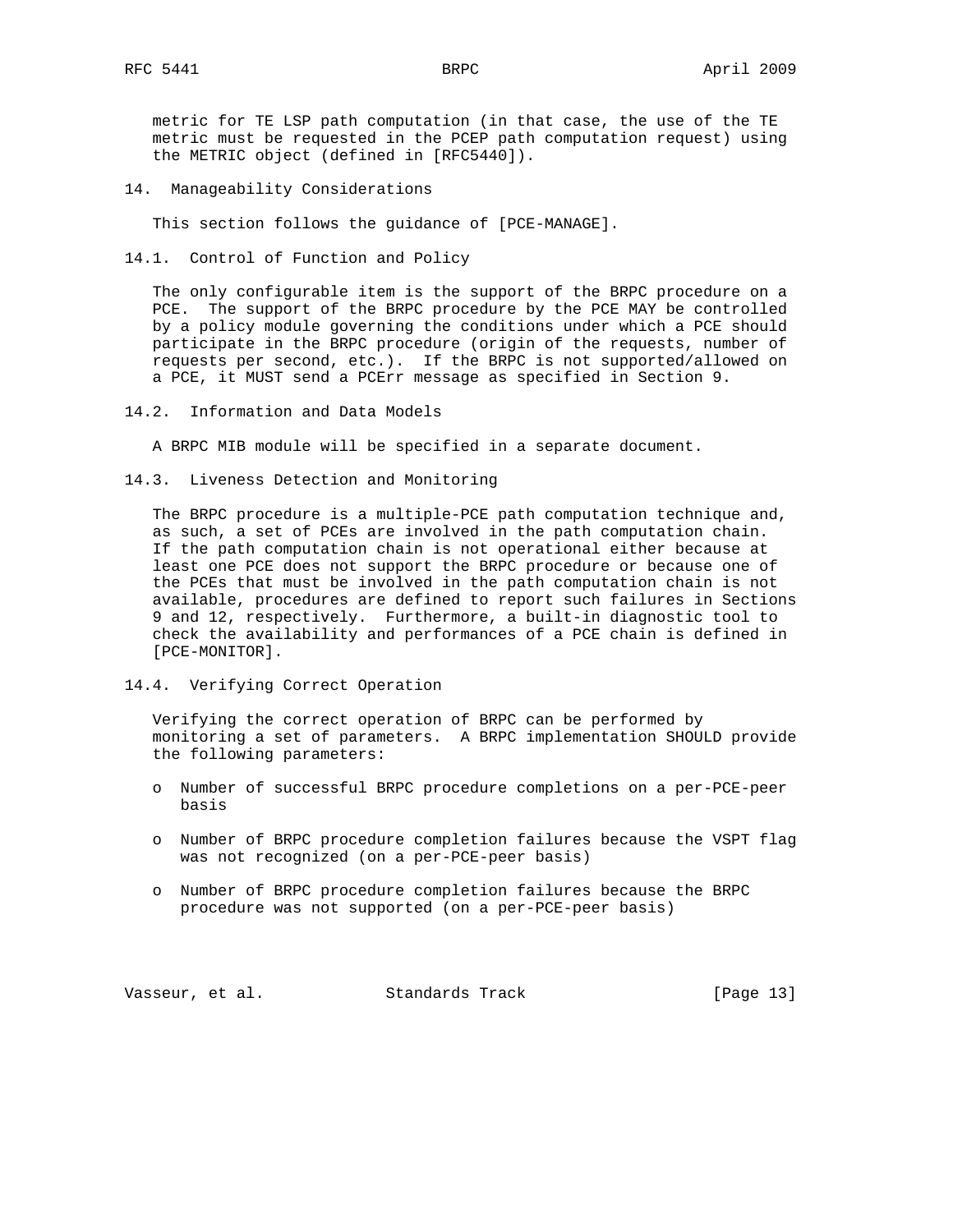14.5. Requirements on Other Protocols and Functional Components

 The BRPC procedure does not put any new requirements on other protocols. That said, since the BRPC procedure relies on the PCEP protocol, there is a dependency between BRPC and PCEP; consequently, the BRPC procedure inherently makes use of the management functions developed for PCEP.

14.6. Impact on Network Operation

 The BRPC procedure does not have any significant impact on network operation: indeed, BRPC is a multiple-PCE path computation scheme as defined in [RFC4655] and does not differ from any other path computation request.

14.7. Path Computation Chain Monitoring

 [PCE-MONITOR] specifies a set of mechanisms that can be used to gather PCE state metrics. Because BRPC is a multiple-PCE path computation technique, such mechanisms could be advantageously used in the context of the BRPC procedure to check the liveness of the path computation chain, locate a faulty component, monitor the overall performance, and so on.

- 15. IANA Considerations
- 15.1. New Flag of the RP Object

 A new flag of the RP object (specified in [RFC5440]) is defined in this document. IANA maintains a registry of RP object flags in the "RP Object Flag Field" sub-registry of the "Path Computation Element Protocol (PCEP) Numbers" registry.

IANA has allocated the following value:

| Bit | Description | Reference     |
|-----|-------------|---------------|
|     | VSPT        | This document |

15.2. New Error-Type and Error-Value

 IANA maintains a registry of Error-Types and Error-values for use in PCEP messages. This is maintained as the "PCEP-ERROR Object Error Types and Values" sub-registry of the "Path Computation Element Protocol (PCEP) Numbers" registry.

Vasseur, et al. Standards Track [Page 14]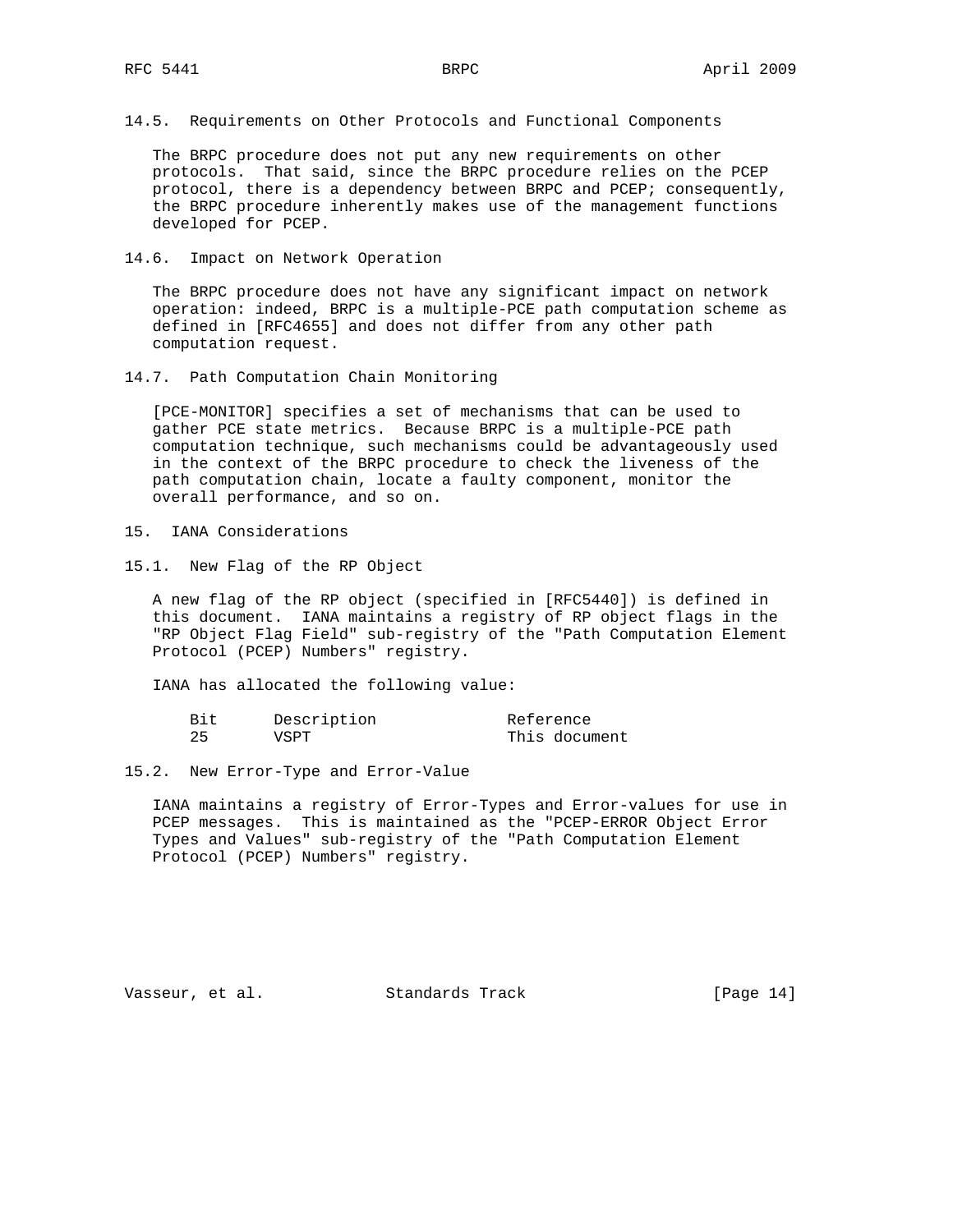A new Error-value is defined for the Error-Type "Not supported object" (type 4).

Error-Type Meaning and error values and the Reference 4 Not supported object

Error-value=4: Unsupported parameter This document

A new Error-Type is defined in this document as follows:

Error-Type Meaning Reference 13 BRPC procedure completion failure This document Error-value=1: BRPC procedure not This document supported by one or more PCEs along the domain path

15.3. New Flag of the NO-PATH-VECTOR TLV

 A new flag of the NO-PATH-VECTOR TLV defined in [RFC5440]) is specified in this document.

 IANA maintains a registry of flags for the NO-PATH-VECTOR TLV in the "NO-PATH-VECTOR TLV Flag Field" sub-registry of the "Path Computation Element Protocol (PCEP) Numbers" registry.

IANA has allocated the following allocation value:

| Bit number Meaning |                       | Reference     |
|--------------------|-----------------------|---------------|
|                    | BRPC path computation | This document |
|                    | chain unavailable     |               |

#### 16. Security Considerations

 The BRPC procedure relies on the use of the PCEP protocol and as such is subjected to the potential attacks listed in Section 10 of [RFC5440]. In addition to the security mechanisms described in [RFC5440] with regards to spoofing, snooping, falsification, and denial of service, an implementation MAY support a policy module governing the conditions under which a PCE should participate in the BRPC procedure.

 The BRPC procedure does not increase the information exchanged between ASes and preserves topology confidentiality, in compliance with [RFC4105] and [RFC4216].

Vasseur, et al. Standards Track [Page 15]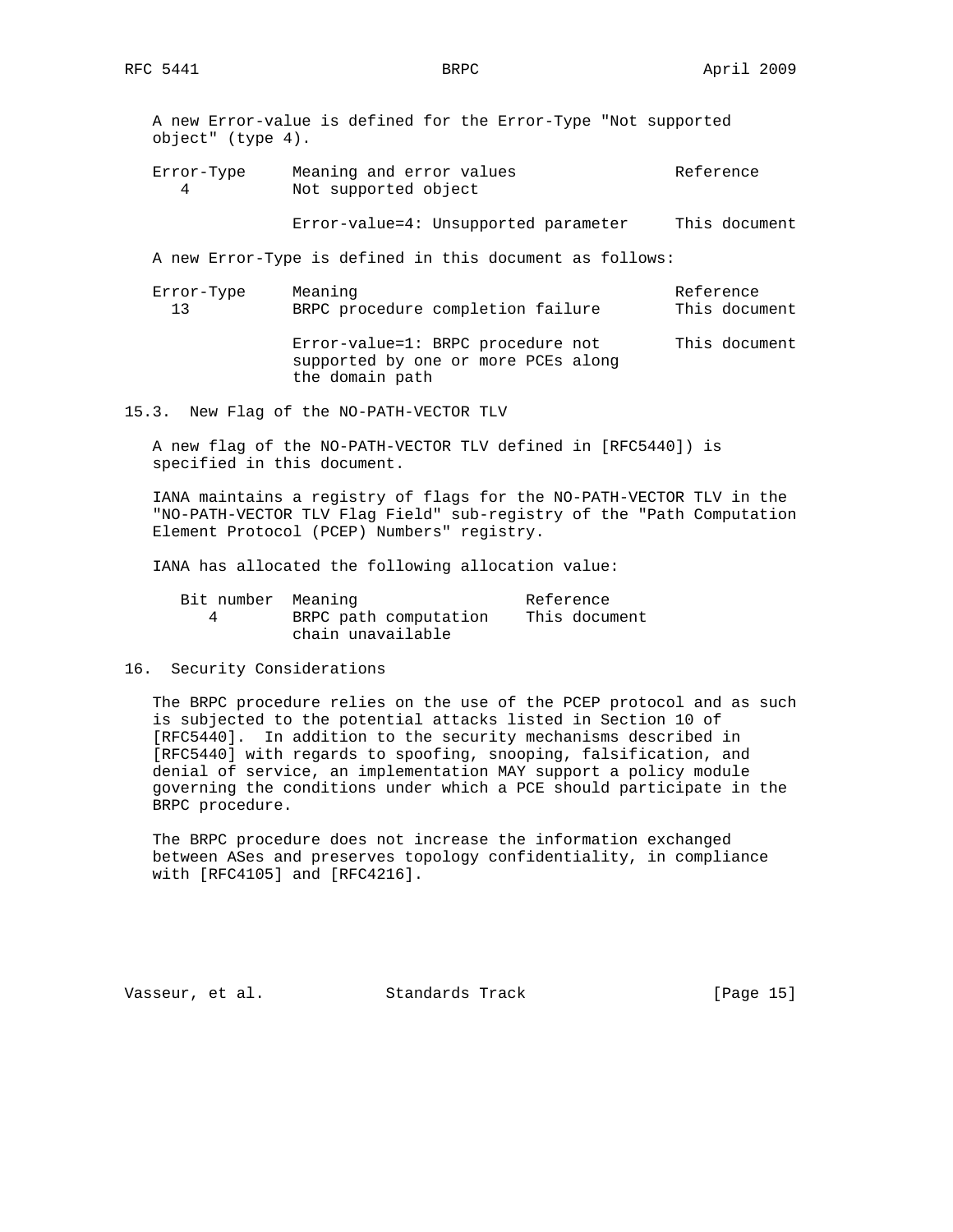17. Acknowledgments

 The authors would like to thank Arthi Ayyangar, Dimitri Papadimitriou, Siva Sivabalan, Meral Shirazipour, and Mach Chen for their useful comments. A special thanks to Adrian Farrel for his useful comments and suggestions.

- 18. References
- 18.1. Normative References
	- [RFC2119] Bradner, S., "Key words for use in RFCs to Indicate Requirement Levels", BCP 14, RFC 2119, March 1997.
	- [RFC5440] Vasseur, J., Ed. and J. Roux, Ed., "Path Computation Element (PCE) Communication Protocol (PCEP)", RFC 5440, April 2009.

18.2. Informative References

- [PATH-KEY] Bradford, R., Vasseur, J., and A. Farrel, "Preserving Topology Confidentiality in Inter-Domain Path Computation Using a Key-Based Mechanism", Work in Progress, November 2008.
- [PCE-MANAGE] Farrel, A., "Inclusion of Manageability Sections in PCE Working Group Drafts", Work in Progress, January 2009.
- [PCE-MONITOR] Vasseur, J., Roux, J., and Y. Ikejiri, "A set of monitoring tools for Path Computation Element based Architecture", Work in Progress, November 2008.
- [RFC2702] Awduche, D., Malcolm, J., Agogbua, J., O'Dell, M., and J. McManus, "Requirements for Traffic Engineering Over MPLS", RFC 2702, September 1999.
- [RFC4105] Le Roux, J., Vasseur, J., and J. Boyle, "Requirements for Inter-Area MPLS Traffic Engineering", RFC 4105, June 2005.
- [RFC4216] Zhang, R. and J. Vasseur, "MPLS Inter-Autonomous System (AS) Traffic Engineering (TE) Requirements", RFC 4216, November 2005.
- [RFC4655] Farrel, A., Vasseur, J., and J. Ash, "A Path Computation Element (PCE)-Based Architecture", RFC 4655, August 2006.

Vasseur, et al. Standards Track [Page 16]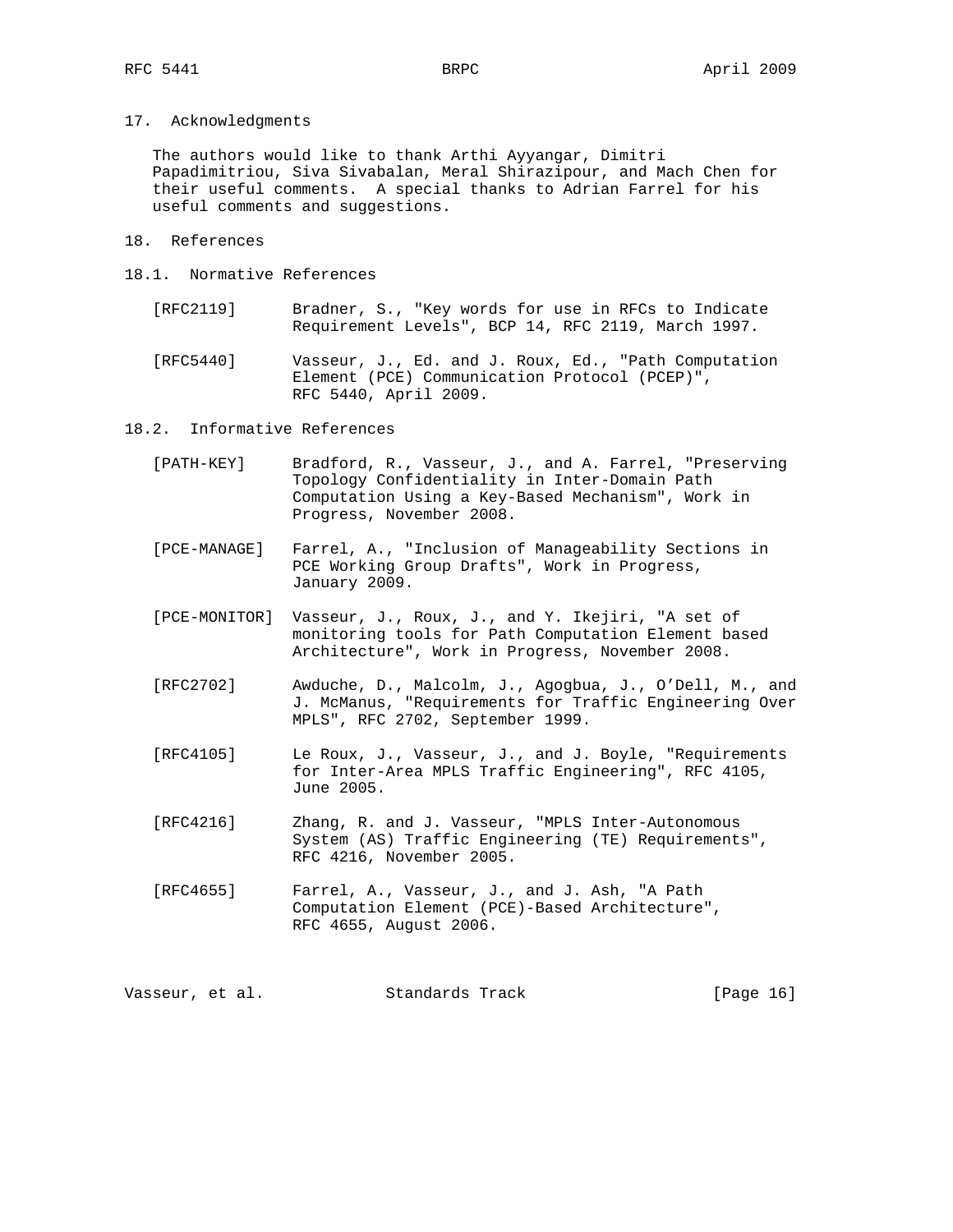- [RFC4726] Farrel, A., Vasseur, J., and A. Ayyangar, "A Framework for Inter-Domain Multiprotocol Label Switching Traffic Engineering", RFC 4726, November 2006.
- [RFC5088] Le Roux, JL., Vasseur, JP., Ikejiri, Y., and R. Zhang, "OSPF Protocol Extensions for Path Computation Element (PCE) Discovery", RFC 5088, January 2008.
- [RFC5089] Le Roux, JL., Vasseur, JP., Ikejiri, Y., and R. Zhang, "IS-IS Protocol Extensions for Path Computation Element (PCE) Discovery", RFC 5089, January 2008.
- [RFC5152] Vasseur, JP., Ayyangar, A., and R. Zhang, "A Per- Domain Path Computation Method for Establishing Inter- Domain Traffic Engineering (TE) Label Switched Paths (LSPs)", RFC 5152, February 2008.
- [RFC5316] Chen, M., Zhang, R., and X. Duan, "ISIS Extensions in Support of Inter-Autonomous System (AS) MPLS and GMPLS Traffic Engineering", RFC 5316, December 2008.
- [RFC5392] Chen, M., Zhang, R., and X. Duan, "OSPF Extensions in Support of Inter-Autonomous System (AS) MPLS and GMPLS Traffic Engineering", RFC 5392, January 2009.

Vasseur, et al. Standards Track [Page 17]